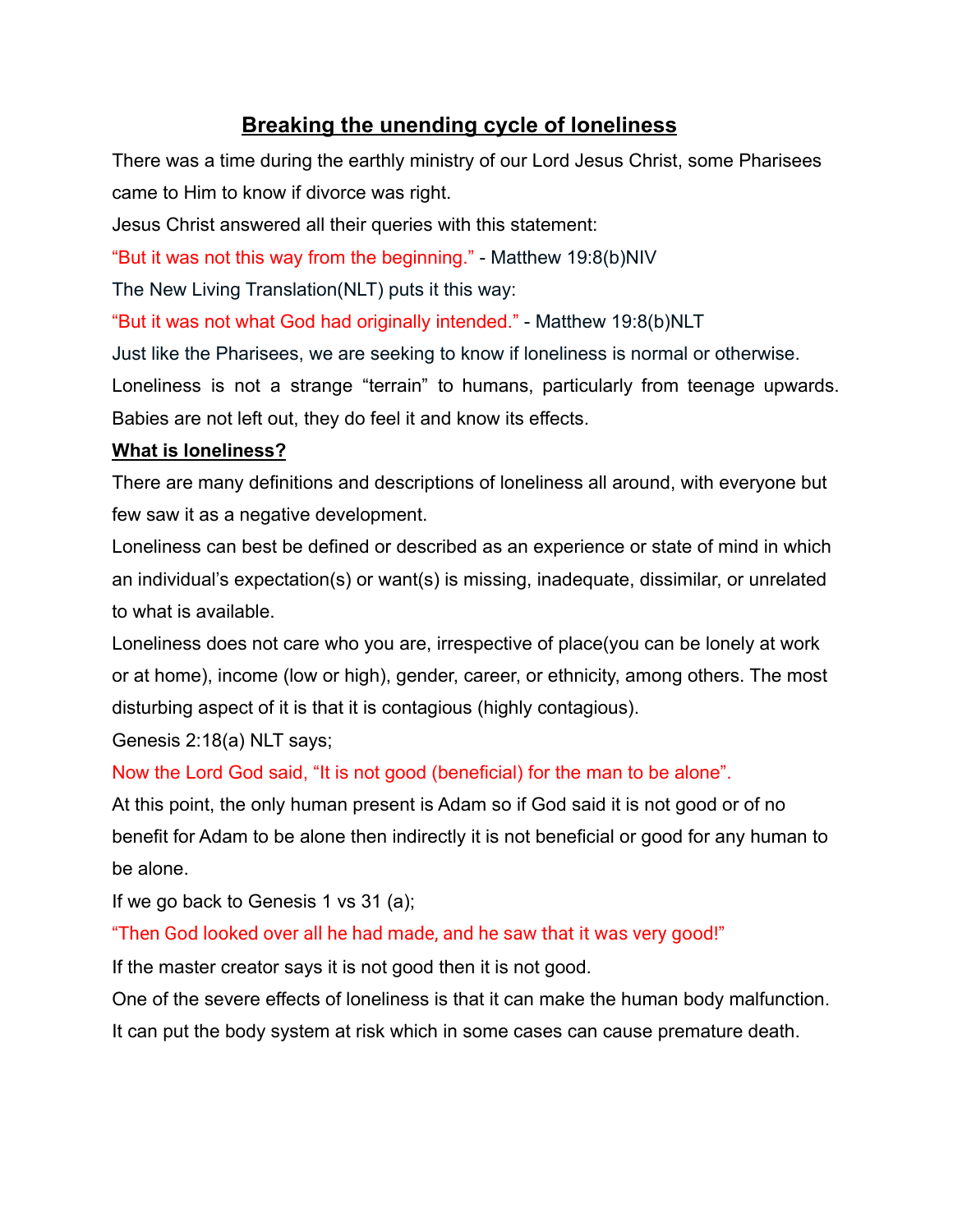In every sense, loneliness is inhuman or anti-human. It has a negative effect on our well-being. In my opinion, anything that causes or leaves the body with any form of discomfort or dis-ease, I believe is a disease.

## **Ending Loneliness**

There is one significant thing about loneliness, it happens to be the first thing tagged by God as not being good.

Loneliness is not good and there must be a way of escape.

First Corinthians 10 vs 13;

"No temptation has overtaken you except something common to mankind, and God is faithful, so He will not allow you to be tempted beyond what you are able, but with the temptation will provide the way of escape also, so that you will be able to endure it." Let's look at some of the ways of ending loneliness:

1. **Self-examination**. Some people have two lives!

Public is the part of them known to everybody out there which some call *public image*. Here, everything about them is shiny and perfect. The *private life* is the other part known to them only and is the hiding place of their imperfections including loneliness.

Do you have two(2) lives?

If yes, align the two for peace of mind.

Put an end to self-denial, if you are lonely admit it but never make yourself a victim.

2. **Love yourself.** This may sound odd but it is reality!

Some people don't like themselves or can't forgive themselves because of their past mistakes, commitment, deeds, and others. They are going about their daily activities wallowing in guilt. Friends, healing, and restoration always begin with forgiveness. When you forgive yourself you will be free also and be in a position to forgive your offenders.

You need not destroy yourself for what has happened in the past. Don't *pass away* with the *past.* Admit your failures, get up and engage in something that will make you feel pleased with yourself.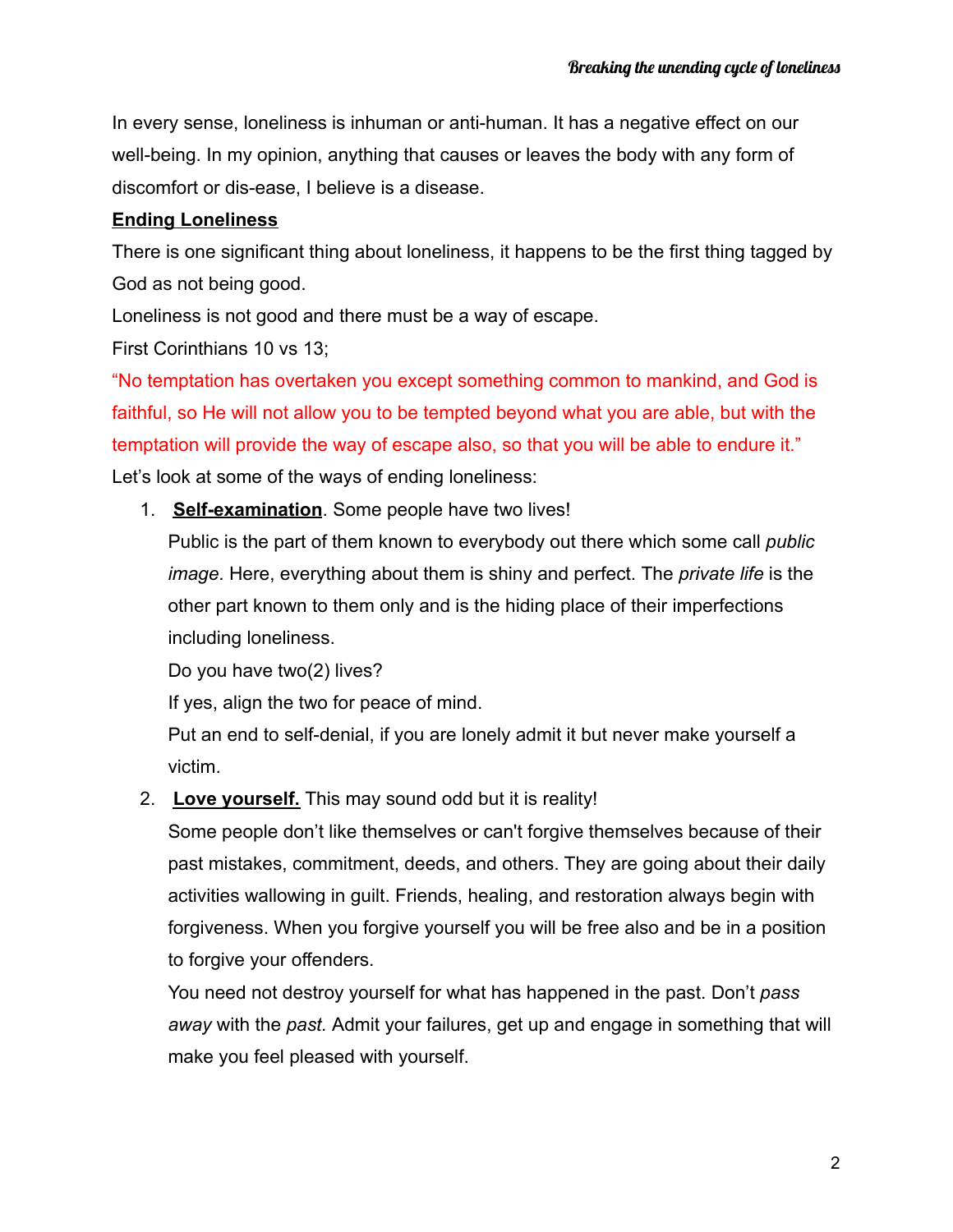Whenever you wish or say you were like someone, it shows that you don't like yourself.

Each time you look into the mirror two things happen; you will see your perfections or imperfections. It is amazing to know that most people see their imperfections. Learn to like yourself and always be eager to see the perfect you. The way you place yourself is how people will accept you. Be your own best friend and learn to love yourself.

3. **Go outdoors for daily walks or jogs.** I am more than sure that you will have other people doing it, you can come up and form a group. There is every possibility that friendship can spring up from that point. Registering with a gym or an exercise club is also an option.

There is a popular trend now called the *Prayer walk.* Their theme is "challenge your body, feed your spirit and change the world". Through 'prayer walk', you will connect intimately with God and at the same time stay healthy. You exercise regularly and pray more.

- 4. **Reach out.** This is a "selfie" generation and self-centeredness is a symbol. Most people in advanced nations think they are practicing 'individualism' but indirectly they are doing more of isolation. Break that wall of individualism today and spread love. This is the whole essence of the Easter period. Quoting Jesus Christ in Matthew 25 vs 31-46, if we should go by our own present lifestyle many people will fail woefully with that standard. Do you love your neighbors or neighborhood? We are social by nature. Reach out to people; play with them and most importantly tell them about Christ. Give out what you want! Isn't that abnormal? Remember that you only have or get what you give. Do you want companionship
- and love? Give them out, show them to others and they will respond in the same manner. 5. **Read good books** You can interact with the writers i.e read their minds through
- their writings. When you read and meditate on the Scripture, you are reading the mind of God.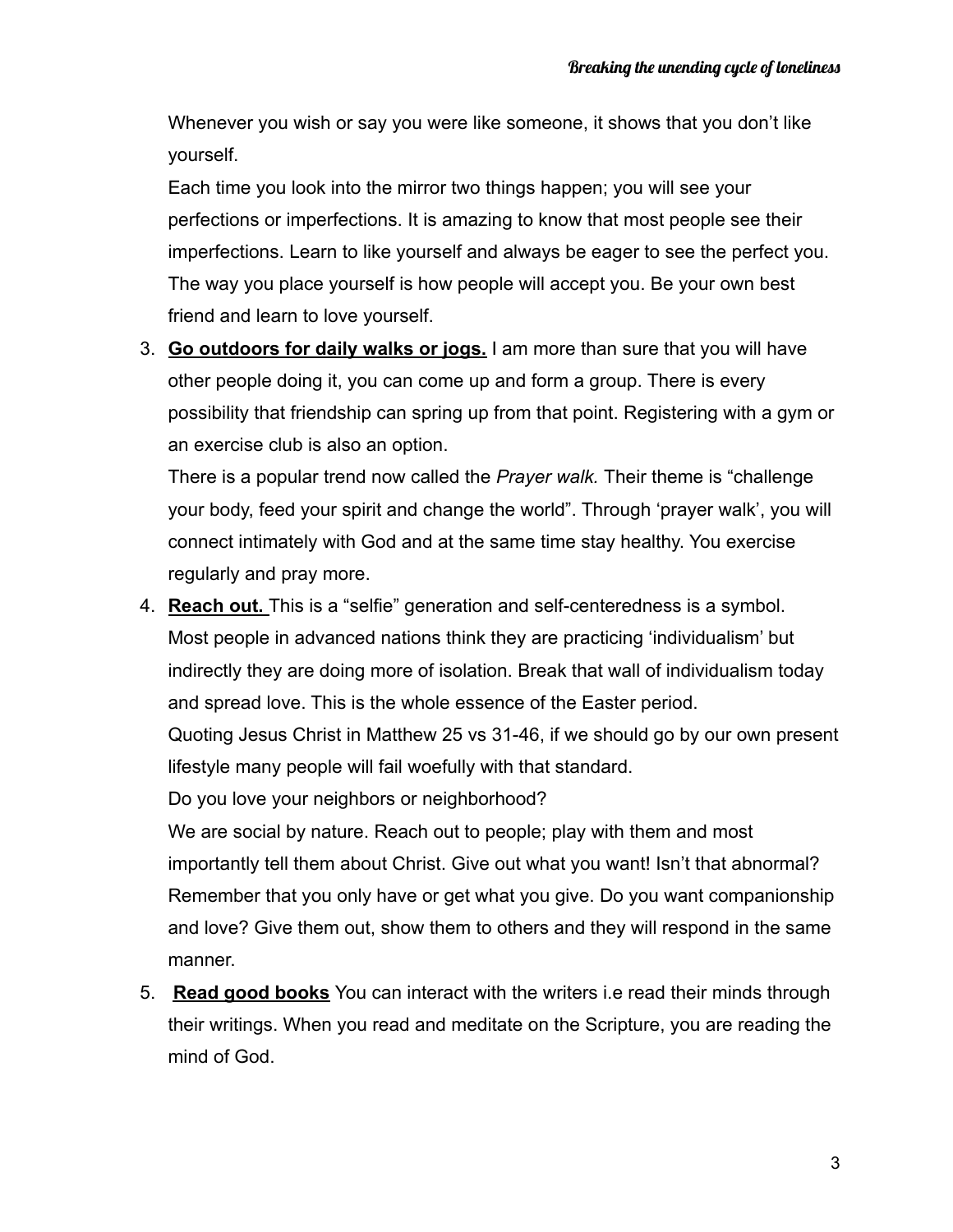Inspiration and spiritual books are very good all the time, particularly when lonely. These books will lift your soul and spirit thereby giving you the needed hope.

- 6. **Rest.** Always find or create time to rest. Make time for deep and quality sleep.
- 7. **Prayer**. The place of prayer in all situations can never be over-emphasized. Have a regular time for prayer, pray consistently, God still hears prayers. Pray for added physical and emotional strength.

Philippians 4:6;

"Do not be anxious about anything, but in every situation, by prayer and petition, with thanksgiving, present your requests to God."

8. **Stay committed to God.** This wraps up and envelopes the other "way outs". This is the one solution that makes others effective.

Do you know that you have only two lasting friends? Yourself and Jesus Christ. Every other person can leave you but you can't run away from yourself and Jesus Christ will never forsake you.

Jesus Christ made a promise never to leave you nor forsake you(Matthew 28:20) He promised to give you rest when you come to Him despite all your troubles. He is ever faithful and will never let you down.

He will work things out for you

He can change your circumstances or change your perspective.

#### **Matthew 11 vs 28;**

"Come to me, all you who are weary and burdened, and I will give you rest."

#### Also **John 10 vs 10;**

"The thief comes only to steal and kill and destroy; I have come that they may have life, and have it to the full."

Remember, Jesus Christ came to restore a fulfilling and abundant life.

Make Him be your Lord and Savior. Attending a Christ-led and Bible-believing Church. It offers both spiritual and social support systems.

In summary, it provides a platform to be rightly related to God and experience a warm relationship with His creatures.

Read, study, and meditate on your Bible.

Spread the Gospel. Tell somebody about Jesus Christ.